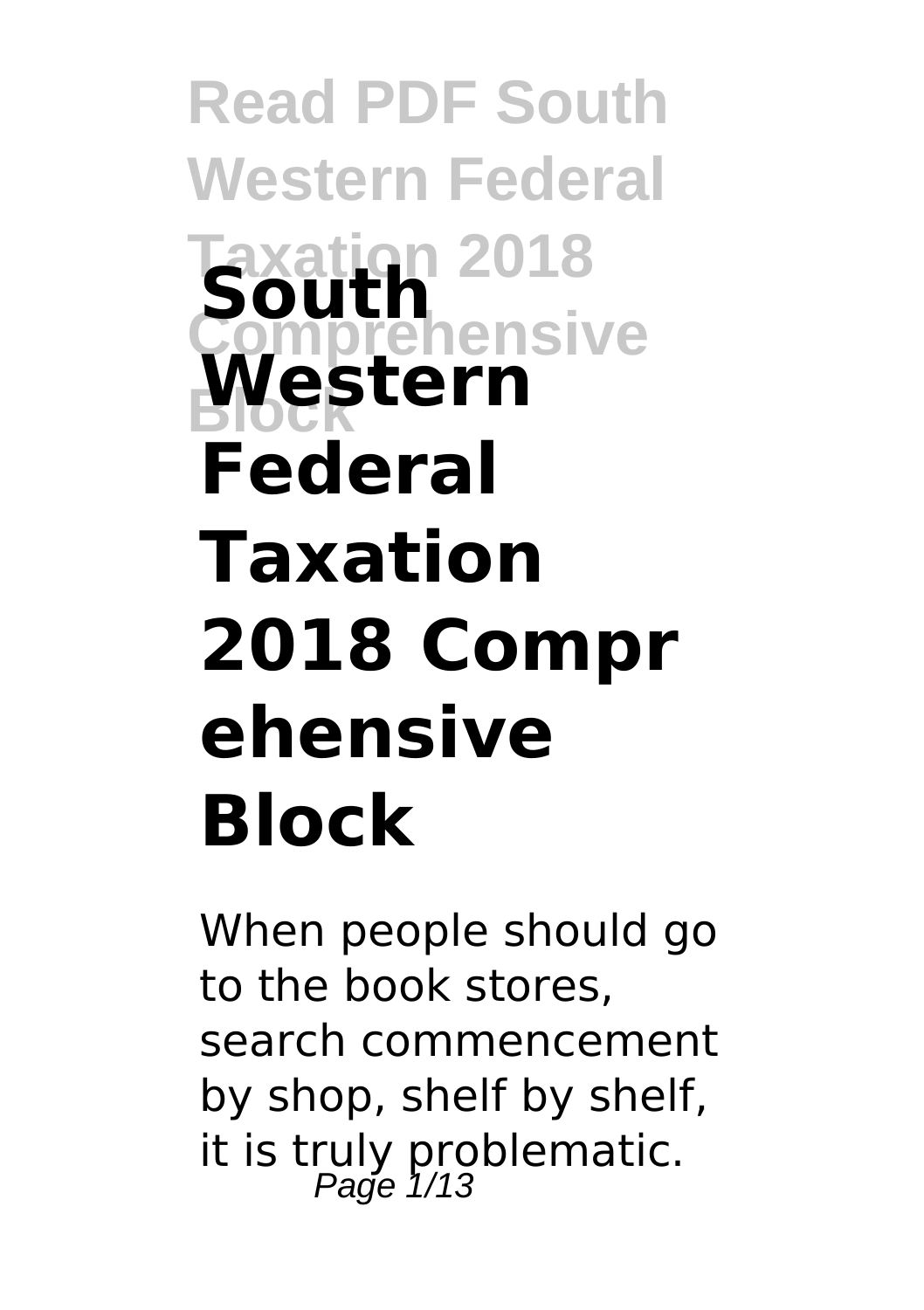**Read PDF South Western Federal This is why we give the** books compilations in **Block** certainly ease you to this website. It will look guide **south western federal taxation 2018 comprehensive block** as you such as.

By searching the title, publisher, or authors of guide you in reality want, you can discover them rapidly. In the house, workplace, or perhaps in your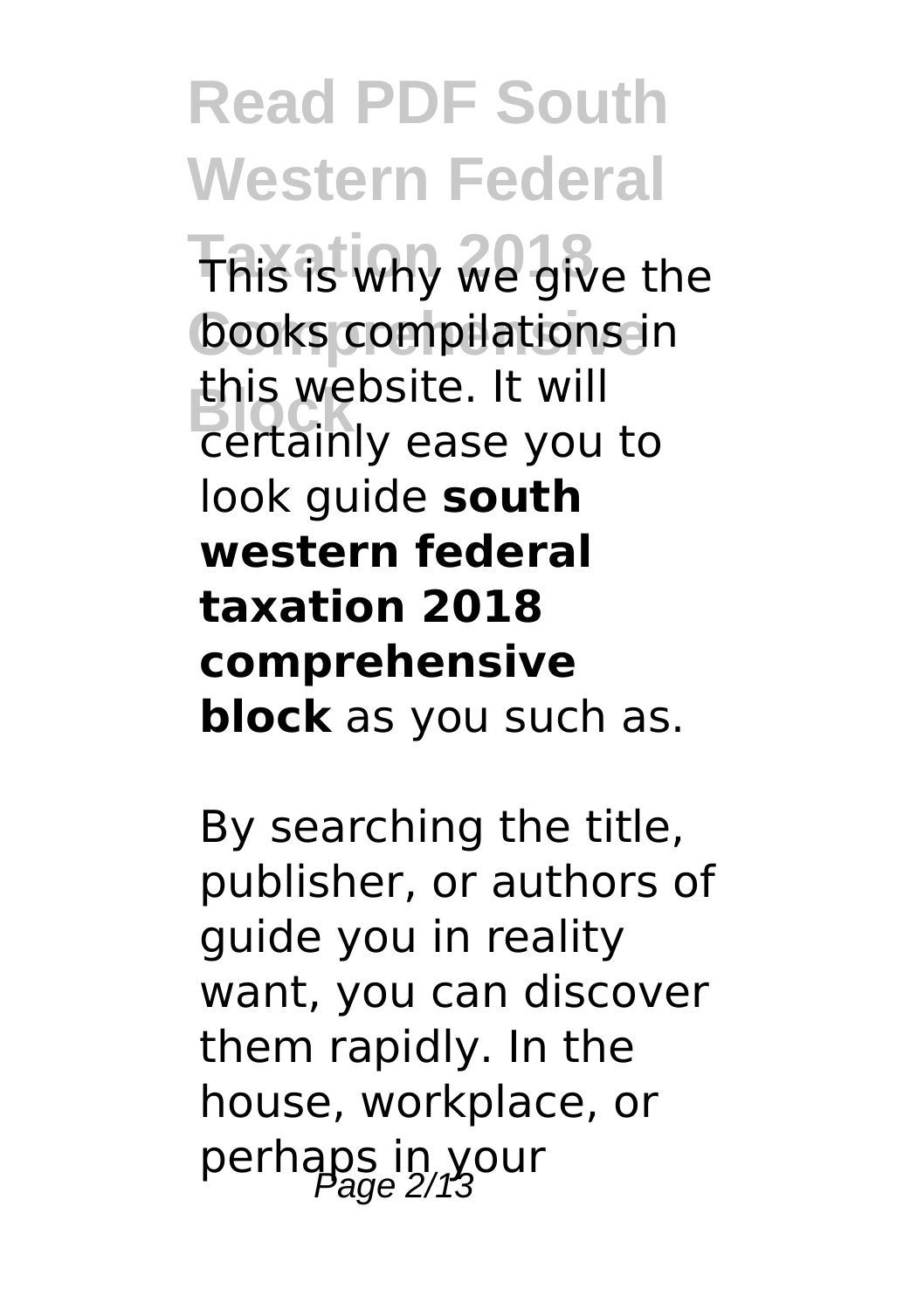## **Read PDF South Western Federal**

method can be every best area within net **Connections. If you**<br>
intention to downlo intention to download and install the south western federal taxation 2018 comprehensive block, it is definitely simple then, previously currently we extend the belong to to purchase and create bargains to download and install south western federal taxation 2018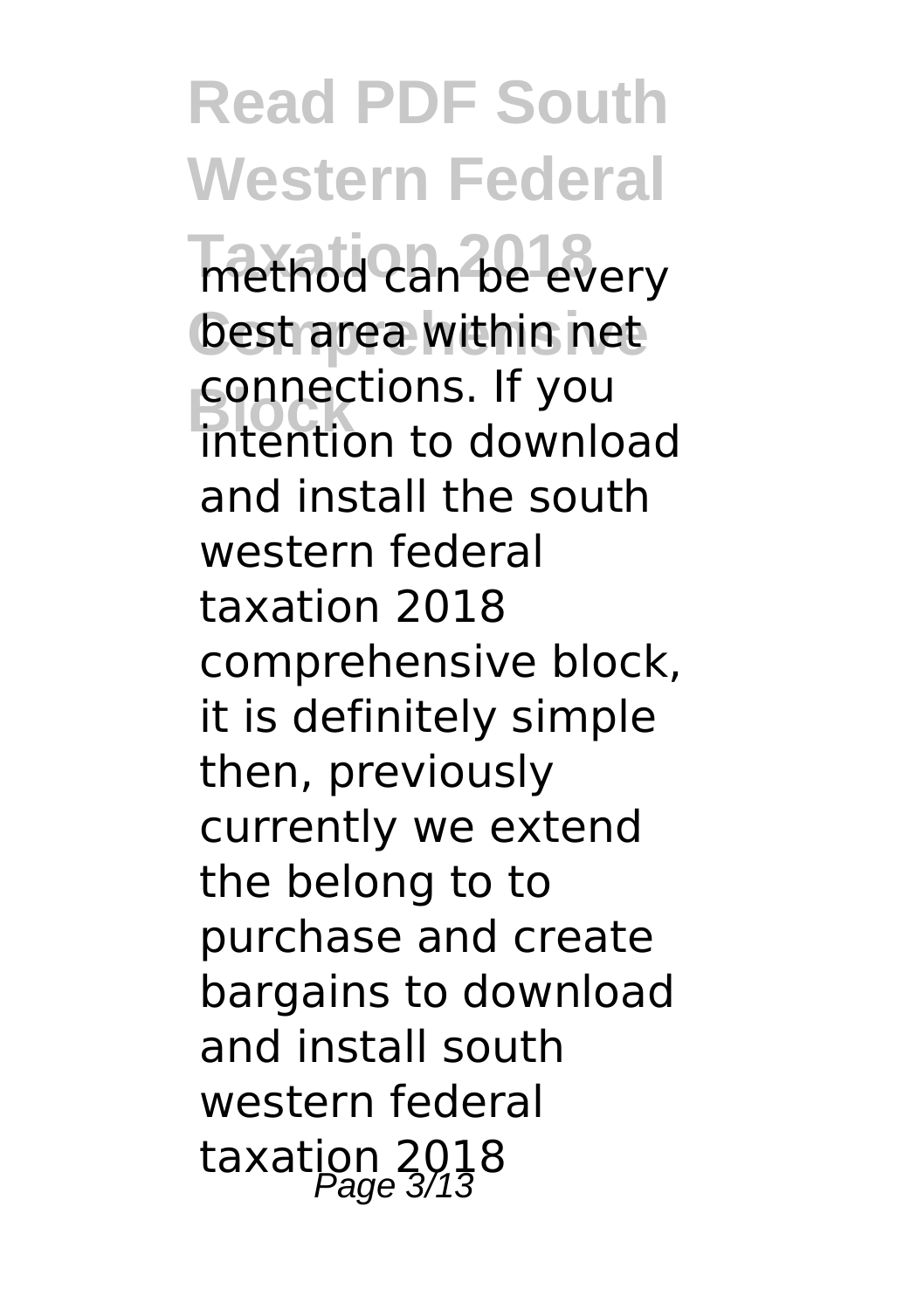**Read PDF South Western Federal Taxation 2018** comprehensive block **Consequently simple!** 

**Block** Project Gutenberg: More than 57,000 free ebooks you can read on your Kindle, Nook, ereader app, or computer. ManyBooks: Download more than 33,000 ebooks for every e-reader or reading app out there.

## **South Western Federal Taxation 2018**<br>Page 4/13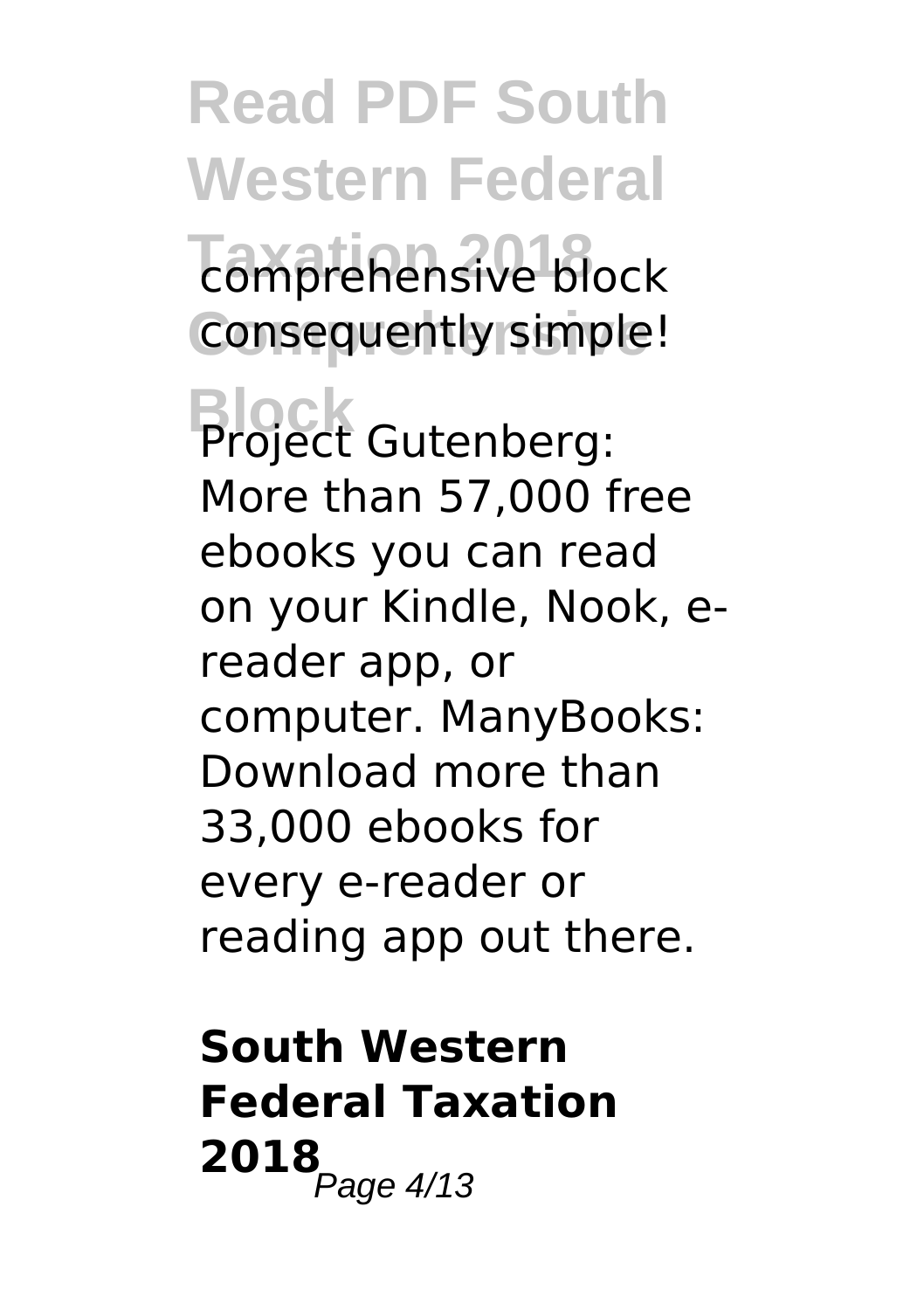**Read PDF South Western Federal The United States of** America has separate federal, state, and local<br>Rovernments with governments with taxes imposed at each of these levels. Taxes are levied on income, payroll, property, sales, capital gains, dividends, imports, estates and gifts, as well as various fees.In 2020, taxes collected by federal, state, and local governments amounted to 25.5% of GDP, below the OECD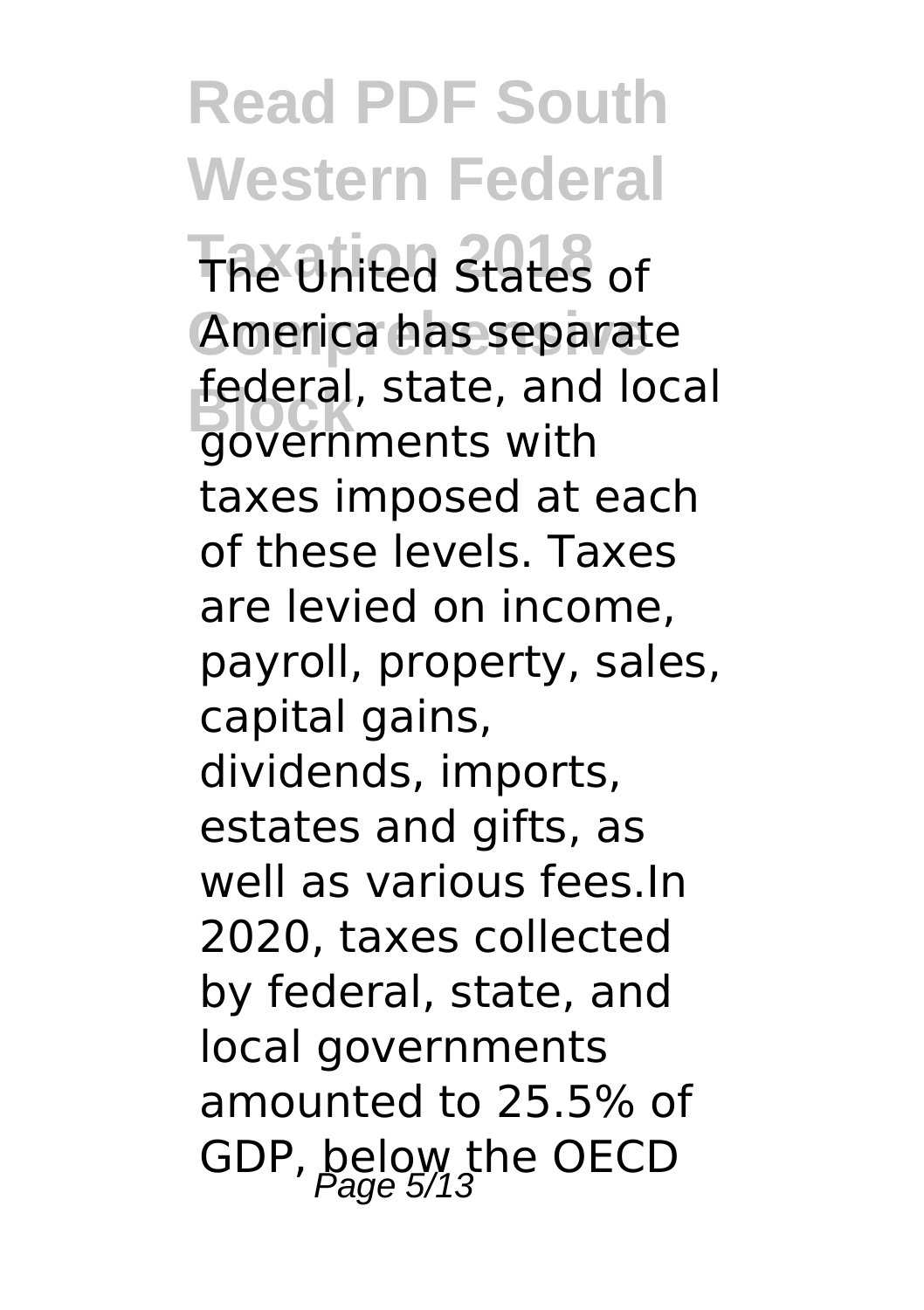**Read PDF South Western Federal Taxation 2018** average of 33.5% of GDPnprehensive

## **Block Taxation in the United States - Wikipedia**

The National Security Council (NSC) (IAST: Rāṣṭrīya Surakṣā Pariṣad) of India is an executive government agency tasked with advising the Prime Minister's Office on matters of national security and strategic interest. It was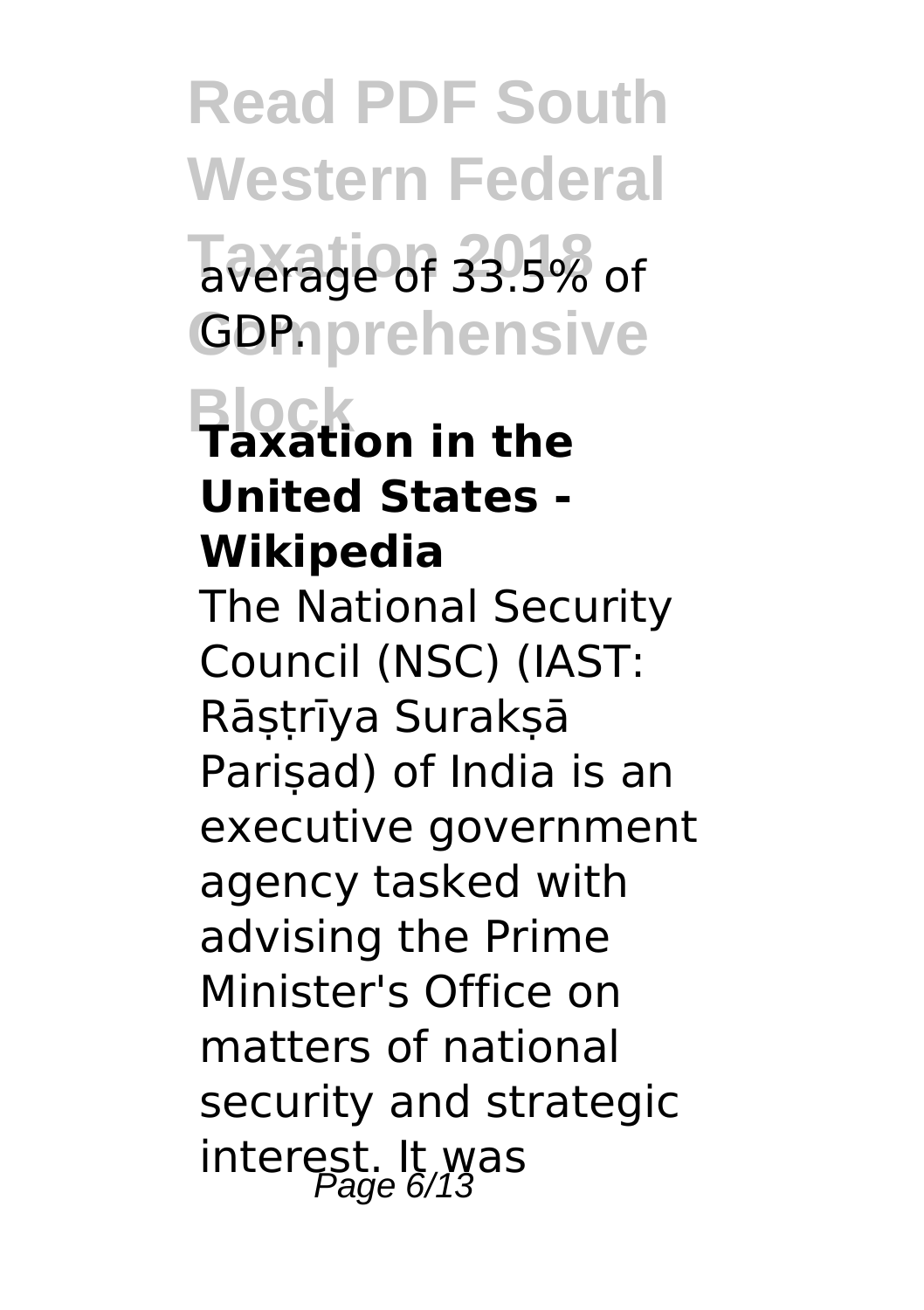**Read PDF South Western Federal** established by the former Prime Minister **Block** Vajpayee on 19 of India Atal Bihari November 1998, with Brajesh Mishra as the first National Security Advisor.

**National Security Council (India) - Wikipedia** SECURE - 2018; Optional Subjects; SECURE - 2017; Ethics Case Studies; i-Learning; CURRENT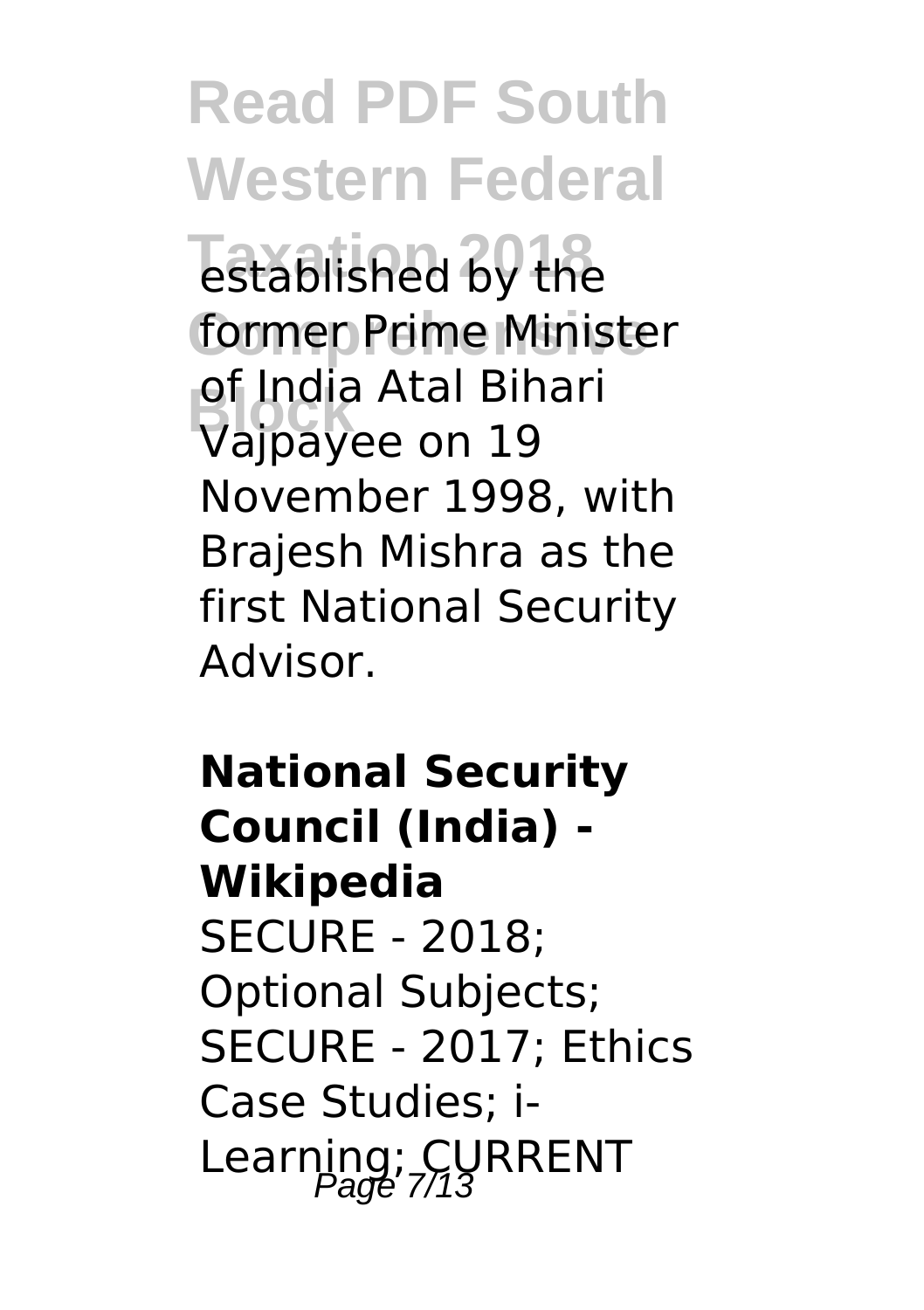**Read PDF South Western Federal AFFAIRS. Daily Current** Affairs; Hindi Current **Block** Current Affairs; Affairs; Kannada Editorials; AIR/RS/LSTV Summaries; Mindmaps; Articles. SOCIAL ISSUES; Economic Issues; Environmental Issues; Quiz. Current Affairs RTM Questions; Daily Quiz (Current Affairs) Daily Quiz (Static Part) Insta DART; QUED; INSTA 2

...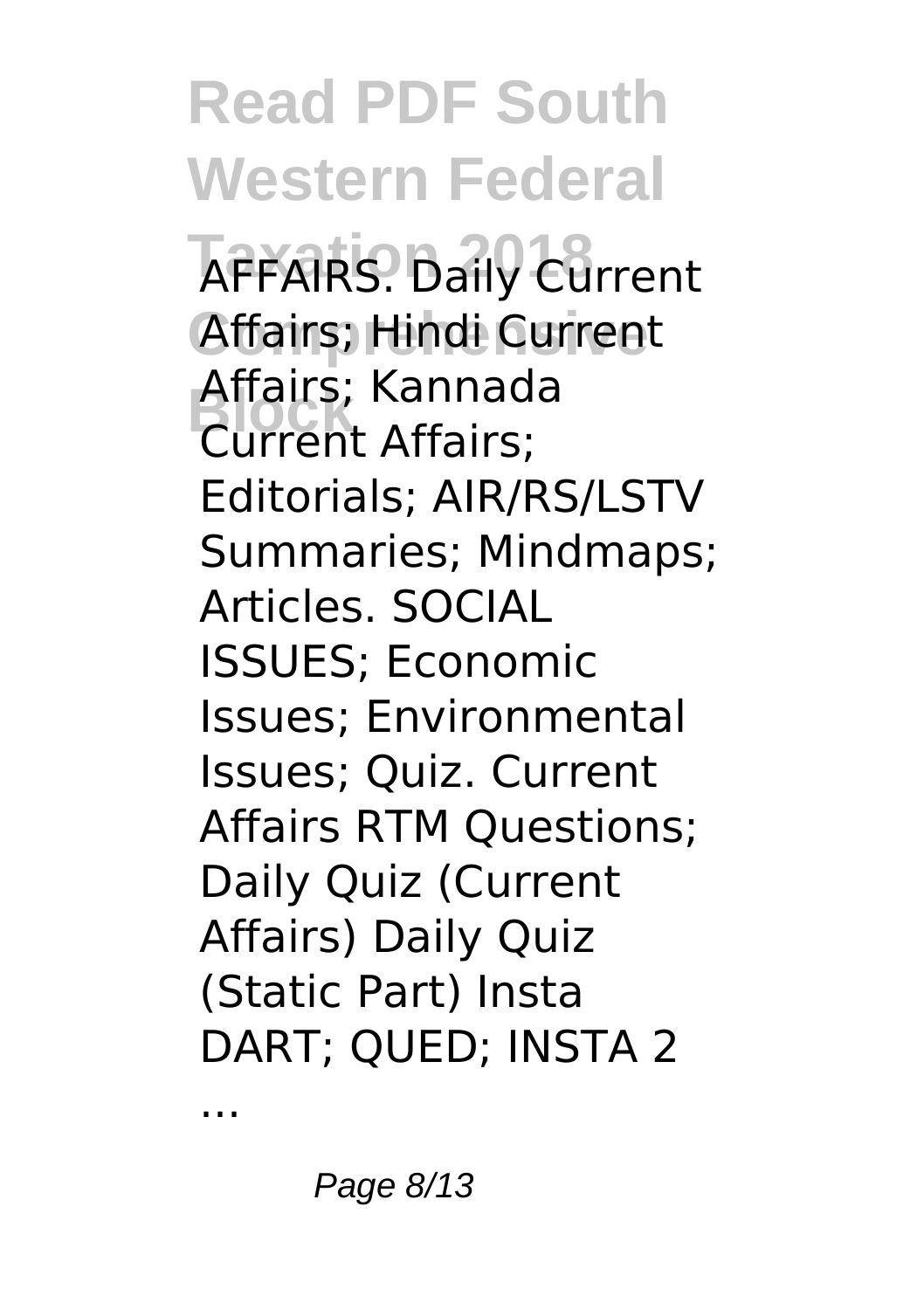**Read PDF South Western Federal Taxation 2018 [MISSION 2022] Comprehensive INSIGHTS CURRENT Block January 2022 ... AFFAIRS ( 10** Global trends in (a) yields of maize, rice, and wheat (FAOSTAT 2018 1411) – the top three crops grown in the world; (b) production of crop and animal calories and use of crop calories as livestock feed (FAOSTAT 2018 1412); (c) production from marine and  $\frac{1}{2}$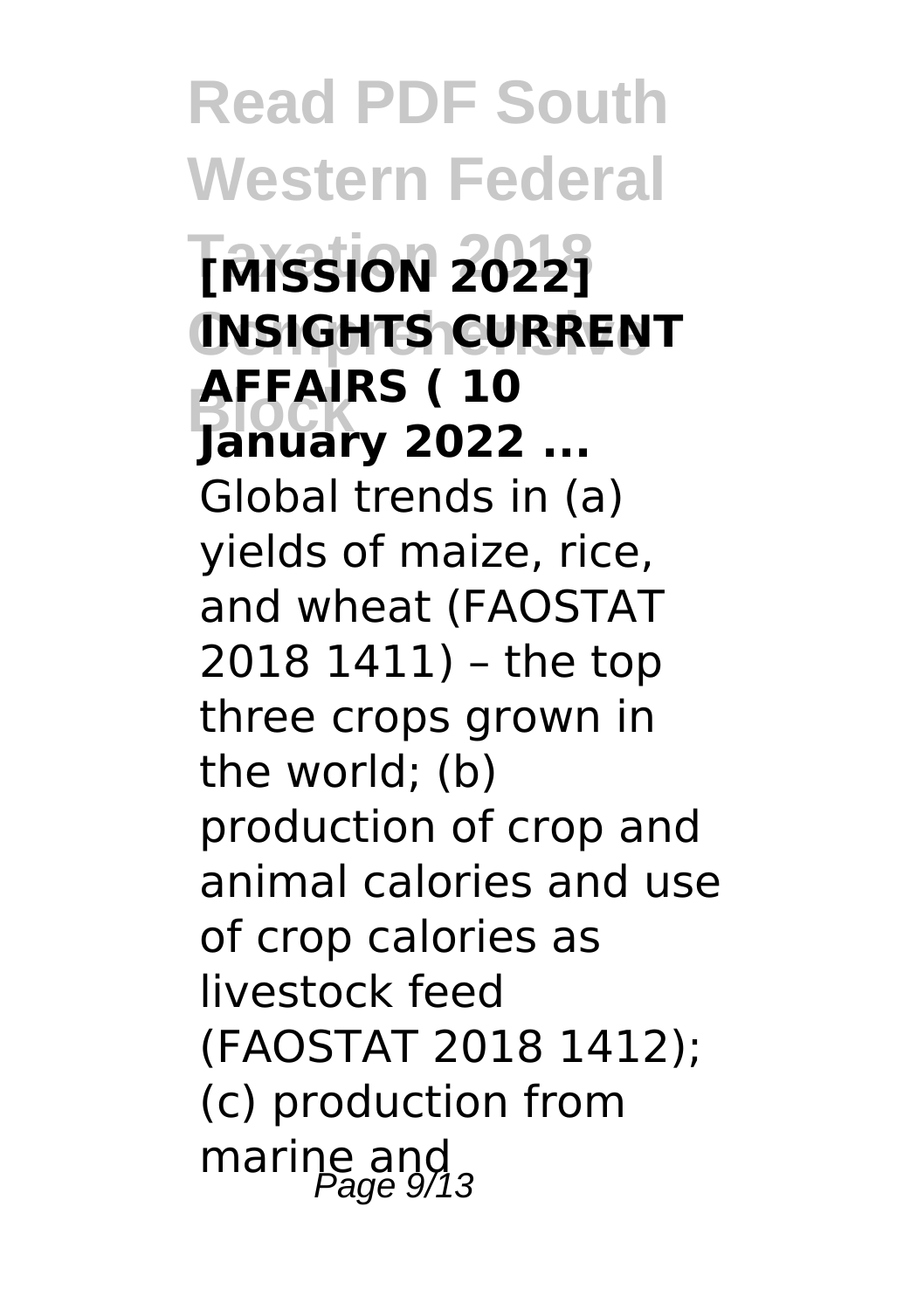**Read PDF South Western Federal Taquaculture fisheries Comprehensive** (FishStat 2019 1414); **(e)** food trade in<br>Calories (EAOST) calories (FAOSTAT 2018 1415); (f) food supply and required food (i.e., based ...

**Chapter 5 : Food Security — Special Report on Climate ...** In the Federal Reserve's 2019 Survey of Consumer Finances, it was revealed that the median net worth of homeowners was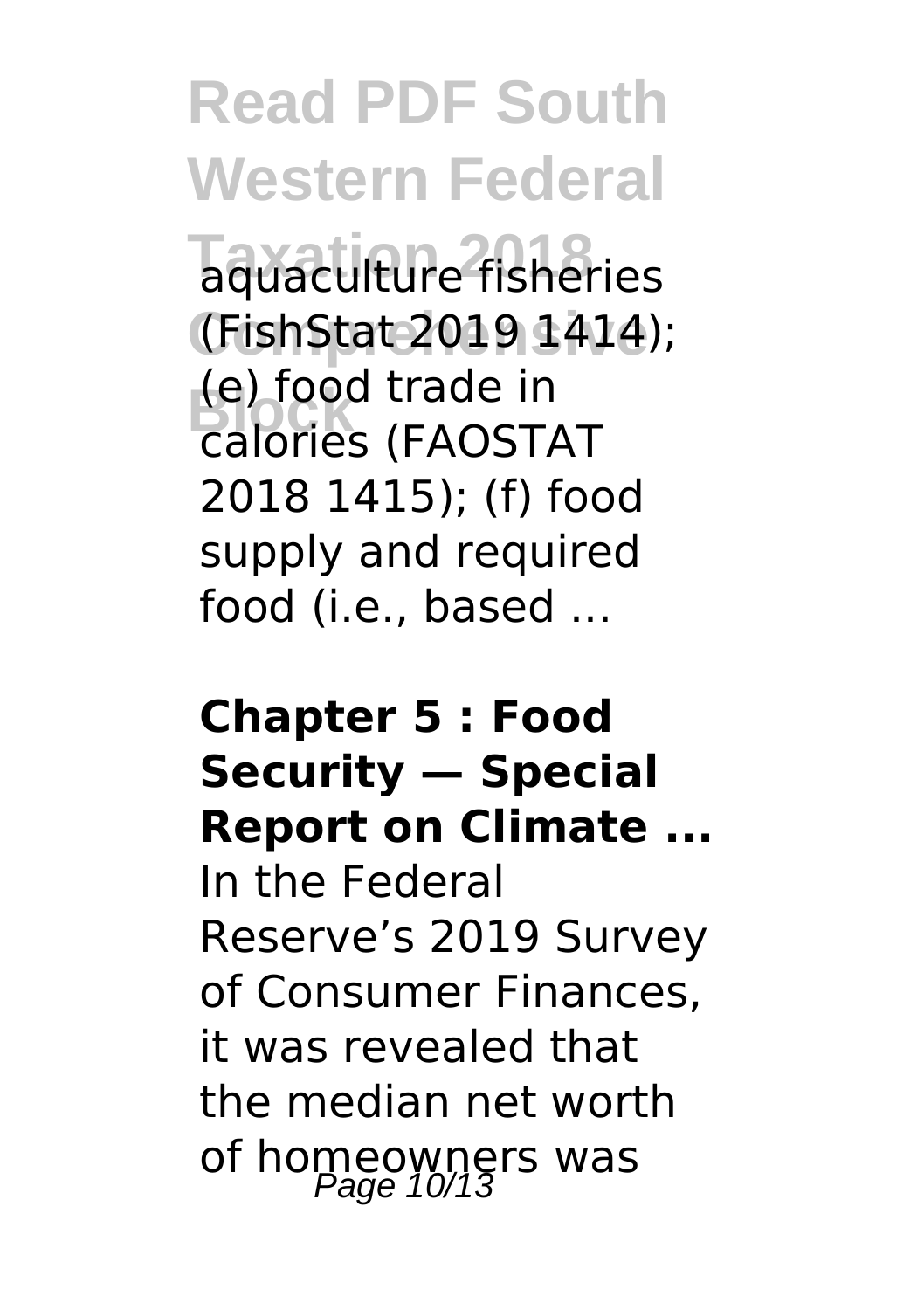**Read PDF South Western Federal** \$231,400. Renters had a net worth of just e \$5,000. In other words,<br>the typical homeowner the typical homeowner had a net worth 46X greater than the typical renter. We can argue until the cows come home why there is such a stark difference. However, just know that over the long term, you want to ...

**Your Chances Of Becoming A Millionaire By Race,**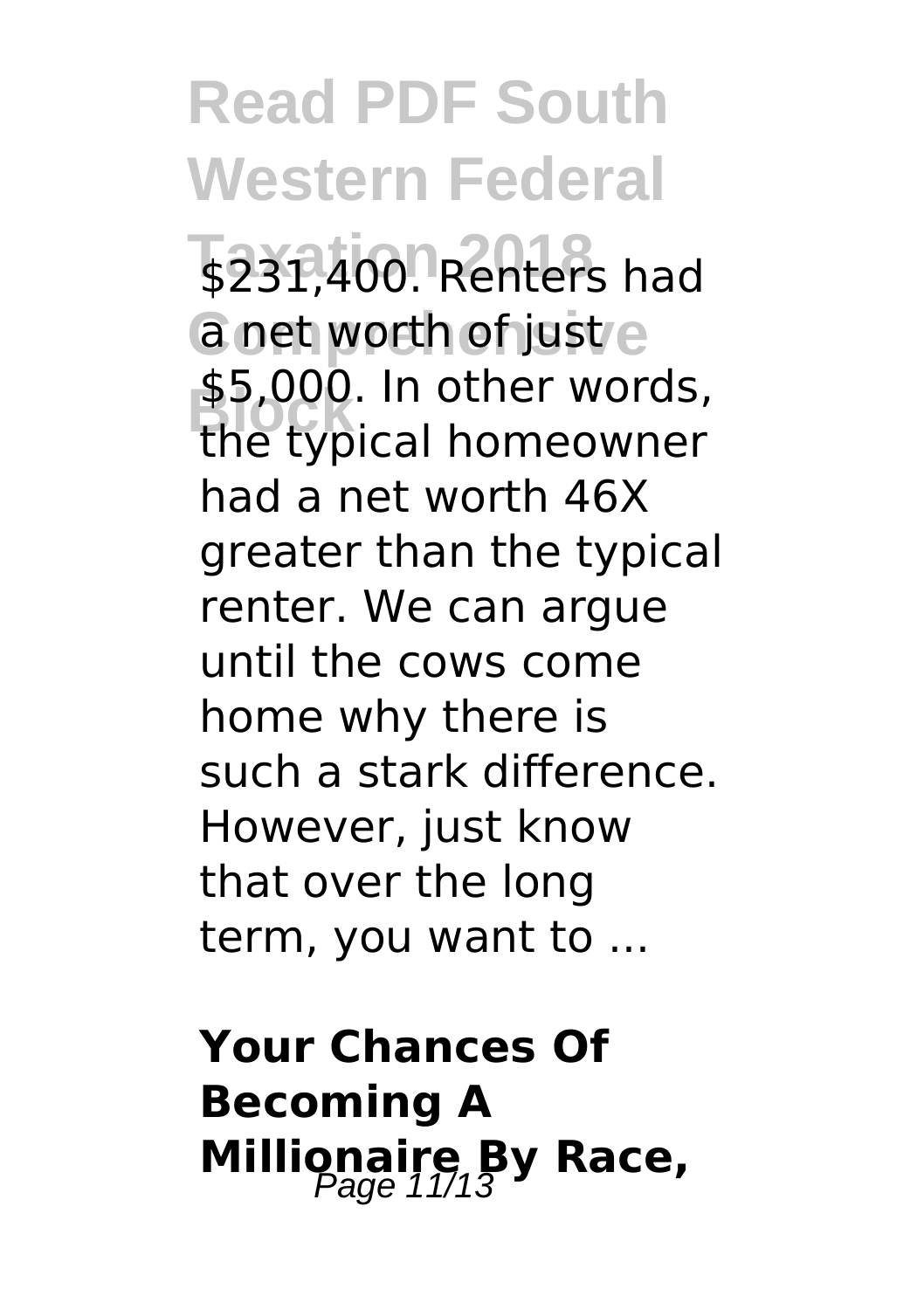**Read PDF South Western Federal**  $\text{Age, And.}2018$ **CMT** is measured upto a depth of 26 degree<br>Celsius isotherm which a depth of 26 degree is 129 meters in the south-western Indian Ocean during January-March. 2. OMT collected during January-MArch can be used in assessing whether the amount of rainfall in monsoon will be less or more than a certain long-term mean. Select the correct answer using